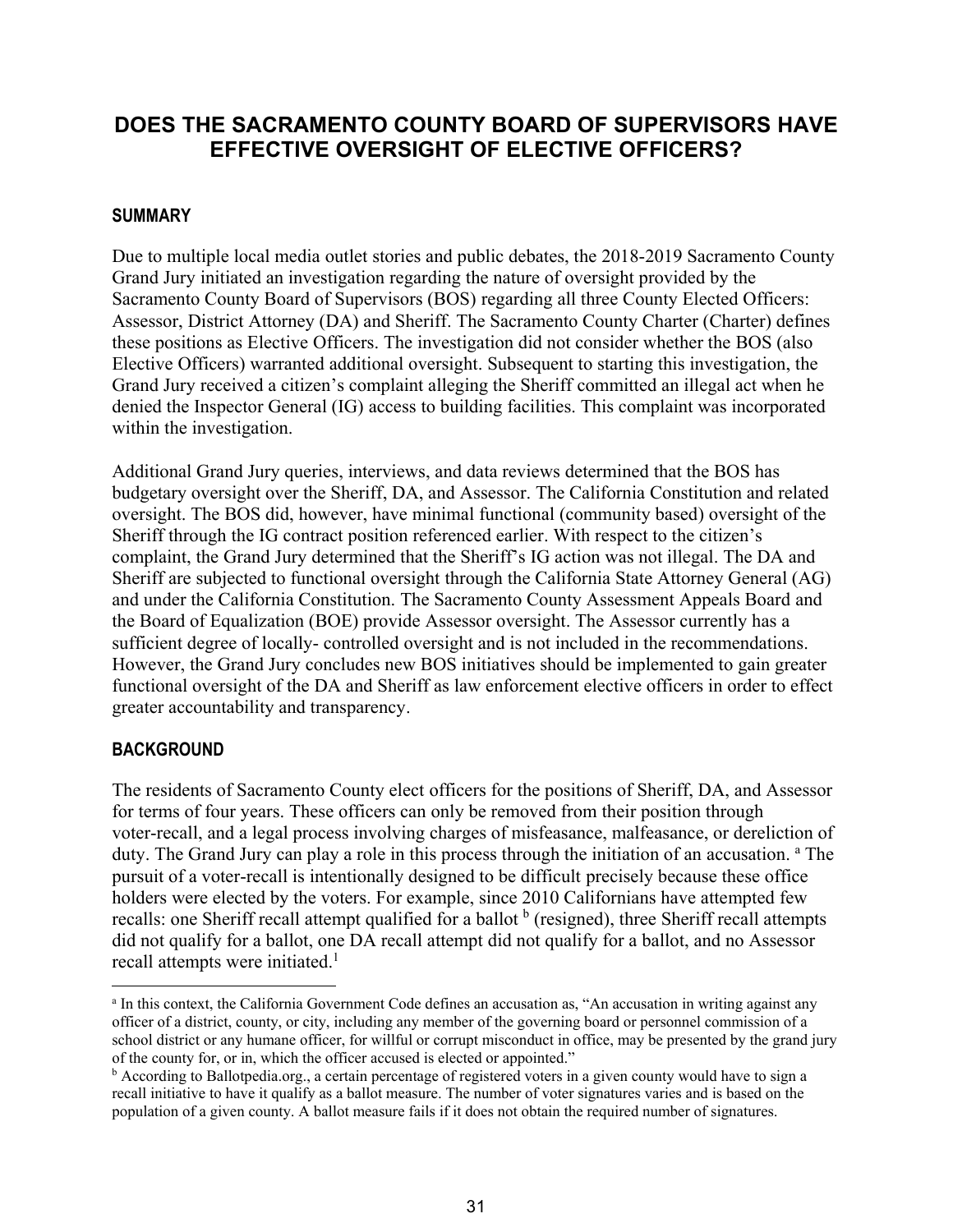Historically, all three officers derive their authority through the California Constitution and the Charter, the latter having been established in 1933 and amended on rare occasion. The Charter specifically defines the duties of not only the three elective officers, but also the members of the BOS and other County personnel.

It is worth mentioning that the majority of the work Sheriff and DA personnel undertake on a daily basis is complex, dangerous, and life-transforming to themselves and the public. This work is generally completed without fanfare or complaint and does not always afford the appropriate recognition to staff or the elective officers.

### **METHODOLOGY**

The Grand Jury conducted the following activities in furtherance of its investigation regarding oversight of the three elective officers:

- Interviewed all five members of the Board of Supervisors
- Interviewed the three elective officers
- Interviewed the Sacramento County Counsel
- Reviewed the Sacramento County Charter
- Reviewed the Sacramento County Code
- Reviewed relevant sections of the California Constitution
- Reviewed relevant sections of the California Government Code
- Reviewed Board of Supervisors archived online meetings
- Reviewed historical media accounts regarding all three elective officers

### **DISCUSSION**

The investigation discovered a number of potential issues regarding oversight of the DA and Sheriff. The Grand Jury concluded that the Assessor currently has a sufficient degree of local and State oversight. From an operations perspective, the BOS does not have oversight of the Sheriff, DA, or Assessor. The Sheriff and DA rely on California Constitutional authorities and Government Code to maintain operational autonomy. The BOS does have overall budgetary oversight of the Sheriff, District Attorney (DA), and Assessor. Two of the three officers (Sheriff and DA) maintain discretionary budgetary spending. The BOS may opt to conduct audits of the three elective offices as a means to ensure the lawful expenditure of funds. However, the BOS cannot determine how each approved budget must be spent.

With respect to the Sheriff, the first report issued by the IG in 2008 stated, "Following an external audit of the Sacramento Sheriff's Department (SSD), the Office of Inspector General was commissioned by the Board of Supervisors in October of 2007. The Inspector General has broad oversight of the SSD internal disciplinary process and discretionary powers including evaluation of the overall quality of law enforcement, custodial, and security services and the authority to encourage systemic change."<sup>2</sup>

The audit mentioned above focused on the SSD's disciplinary system and determined that the Department routinely exceeded established policy in the timeliness of complaint resolution. As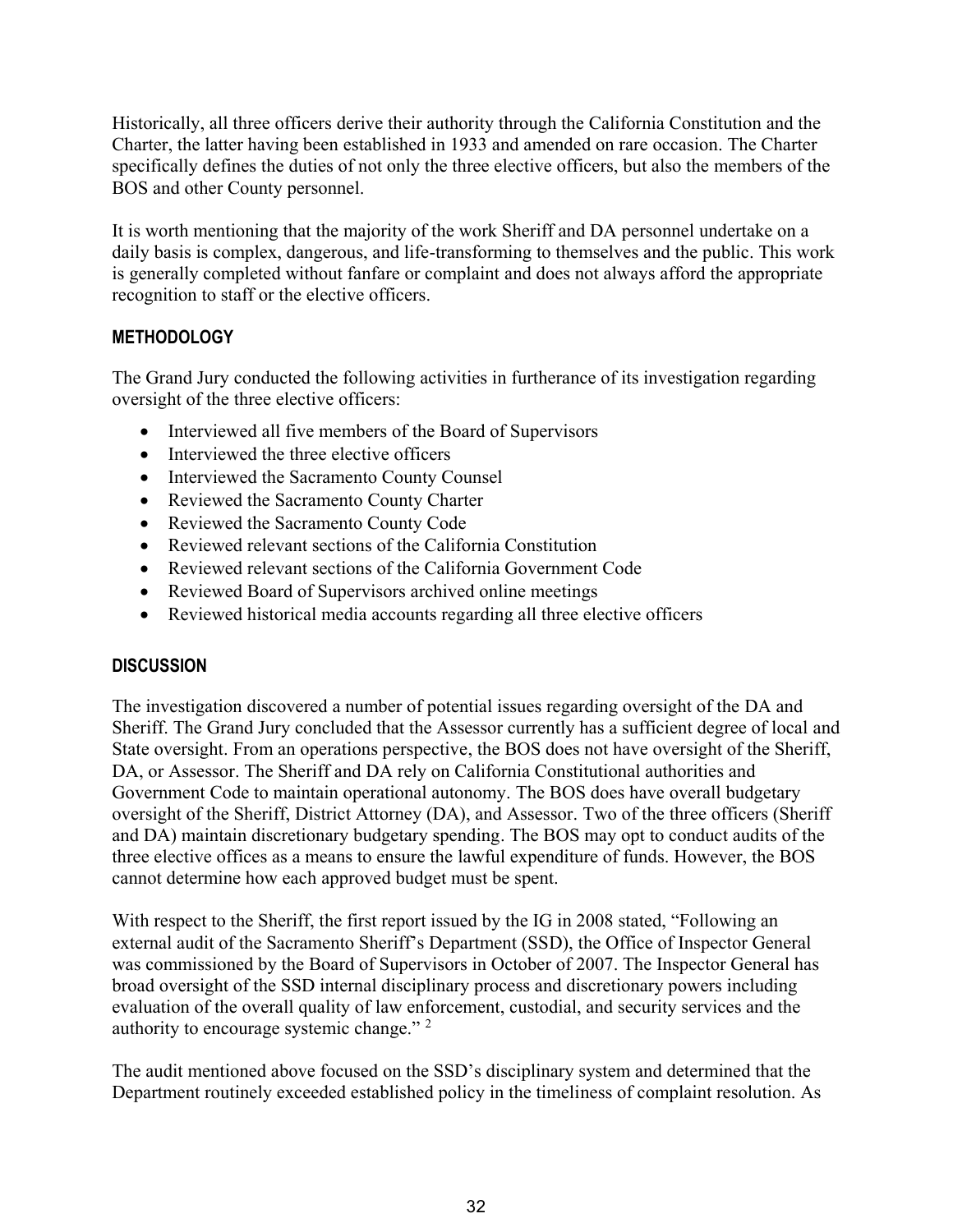noted in the audit, "This is significant in that untimely or failed discipline erodes both public trust as well as the core values of the Department." <sup>3</sup> The current Sheriff at the time established a method to track and report the status of all misconduct investigations.

The IG functioned through a working agreement between the BOS and the Sheriff. The IG performed its stated function nearly continuously until 2018. In August, 2018, the Sheriff denied the IG access to Sheriff's Department facilities. This precluded the IG from performing any other duties until expiration of the contract on November 30, 2018. The prior and current Sheriff have both publicly stated they were in agreement with the concept of an IG as it was instituted. As mentioned above, the IG had broad oversight over SSD's disciplinary process and the ability to recommend change. Of note, the IG had no contractual oversight of the DA or Assessor.

The legality of the Sheriff denying building access to the IG has been widely discussed and debated at BOS public meetings and across local media outlets. One news report dated October 15, 2018, referenced comments made by county personnel: "In a letter to the Board of Supervisors on Monday, the Sacramento County counsel said Sheriff Scott Jones can continue to obstruct independent investigations of his department. The board must obtain a change to the county charter if it wants to stop Jones from blocking Inspector General Rick Braziel's independent investigations of the department." <sup>4</sup> The Grand Jury concurs with this statement and its logical conclusion that the current system requires modification in order to obtain greater law enforcement oversight.

## **What is Oversight?**

Oversight in the context of this investigation means the ability of an IG and or oversight commission to examine, inspect and analyze Sheriff and DA data, then make recommendations to the BOS. The primary goal is to foster greater accountability and transparency within each organization. As well, these efforts would be undertaken to assist the BOS, Sheriff, and DA in creating more effective and efficient agencies. Neither an IG nor commission is intended to replace existing oversight provided under the State Constitution and Attorney General. Moreover, neither entity can supplant existing authorities from a legal perspective. Additional oversight in this document and the tools suggested are recommended to complement existing statutory oversight. A commission and IG would serve as an independent third party to bridge the gap of public concern relative to the DA and Sheriff.

The role of the IG would be to ensure that all the employees under the jurisdiction of the Sheriff and District Attorney maintain the highest standards of integrity and accountability. The IG would also perform the functions listed on its existing Sacramento County website: "The function of the Office of Inspector General is to conduct fact finding, audits, and other inquiries pertaining to administrative or operational matters of the Sacramento County Sheriff's Department. The Inspector General Office may also: conduct fact finding pertaining to select allegations of Sheriff employee behavior, audit investigations and conduct systemic reviews of the disciplinary system, provide complainants with timely updates on the status of investigations, [and] make recommendations for process changes to [the] Board of Supervisors and public." <sup>5</sup>

The role of a commission would be to help improve public transparency and accountability with respect to the DA and Sheriff. The commission would work closely with the DA, sheriff, and IG,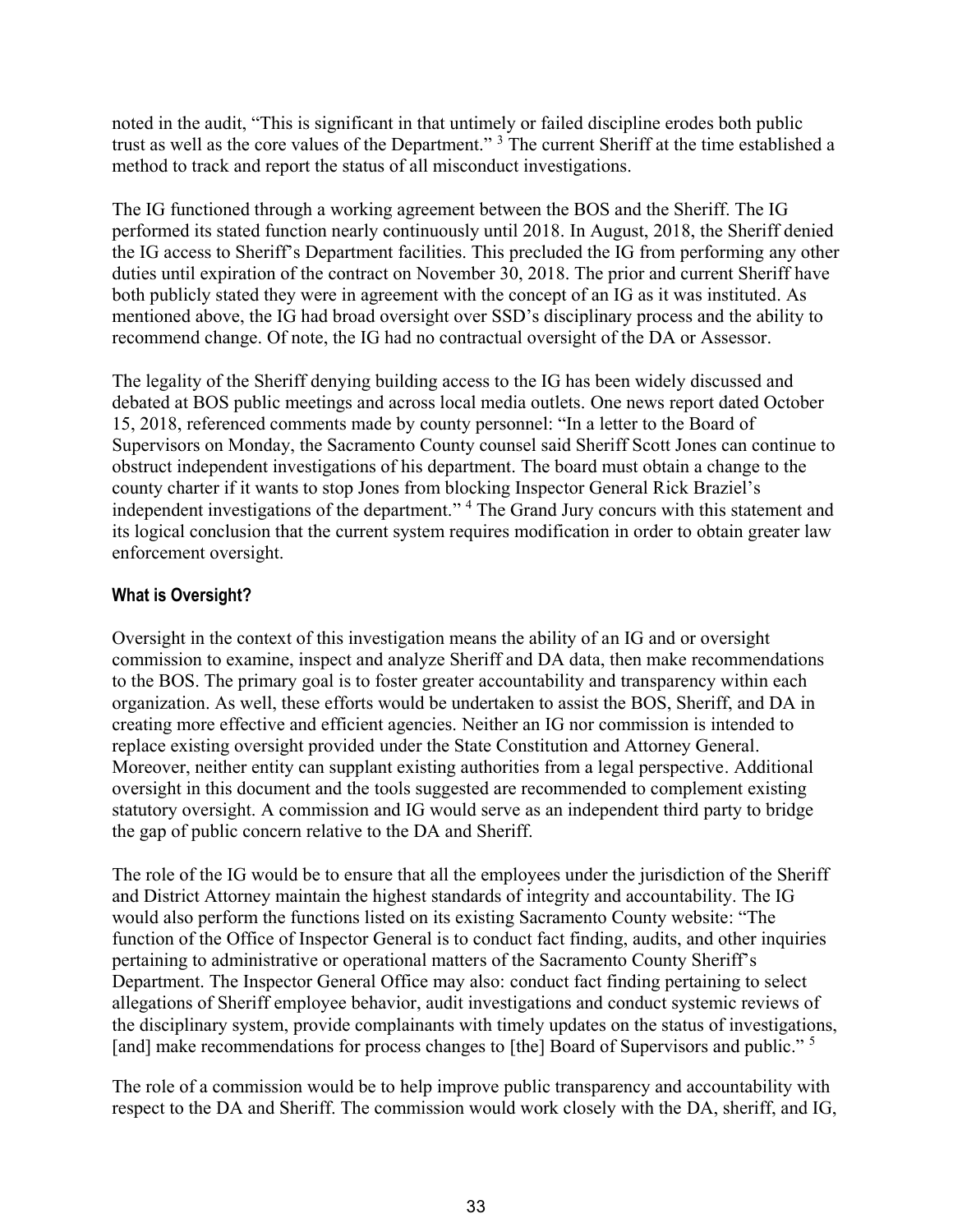to bring about such change. The commission should be made up of individuals who have some expertise in appropriate areas to strike a balance between law enforcement, civil liberties, and the public at-large. The most satisfying outcome for the commission should be its ability to engage the community with those who are sworn to protect and serve. In this regard, the commission should also be empowered to commend the work of the Sheriff and DA when appropriate.

### **Why is Oversight Needed?**

The citizenry of Sacramento County expect and deserve to have the most transparent and accountable government possible. When any segment of the population is proven or perceived to be disenfranchised, the responsible government must create mechanisms for those voices to be heard. To this end, it is incumbent upon elected and appointed officials to adopt the necessary policies and practices to make government accountability and transparency a reality.

During the past several years, the Sheriff and DA Offices have generated strong reactions from the public and local officials. Small communities within the county have demonstrated a lack of confidence in the actions of the Sheriff and DA. Why should we be concerned about a minority in number versus the greater segment of our community of citizens? The answer is always the same; because it is the right thing to do.

The DA is the Chief County prosecutor and may be considered by citizens as the county's Chief Law Enforcement Officer. The DA's office is an instrument for criminal prosecution and is responsible for working directly with law enforcement entities throughout the county. As such, it is often involved in complex investigations initiated by the Sheriff's Department. The DA's office also investigates the Sheriff's Department and other law enforcement entities in matters relating to potential prosecution of law enforcement officers. The inherent processes and practices undertaken by the DA to fulfill its responsibilities include the potential to significantly impact the communities it serves.

Commission oversight should be included for the DA as a means to help reduce this impact. Further, a commission could provide the opportunity and the means to strengthen communication, collaboration and cooperation, between the DA's office, and the various communities it serves. A commission could assist all parties in determining what works and what might be changed to achieve greater understanding, tolerance and trust between the parties.

Operationally, a commission would serve as an independent third party to help address public concern relative to the DA. How a commission meets is as important as with whom it meets. Meetings would generally be open, involve the public, law enforcement, and hear testimony from experts and laypersons. For example, a commission could examine and make recommendations to help improve the DA's established Victim Witness Assistance Program, and other outreach efforts. One significant commission outcome should be the facilitation of better communication and cooperation between the DA's office and affected families during highprofile investigations. This would also help minimize negative interactions between the parties involved.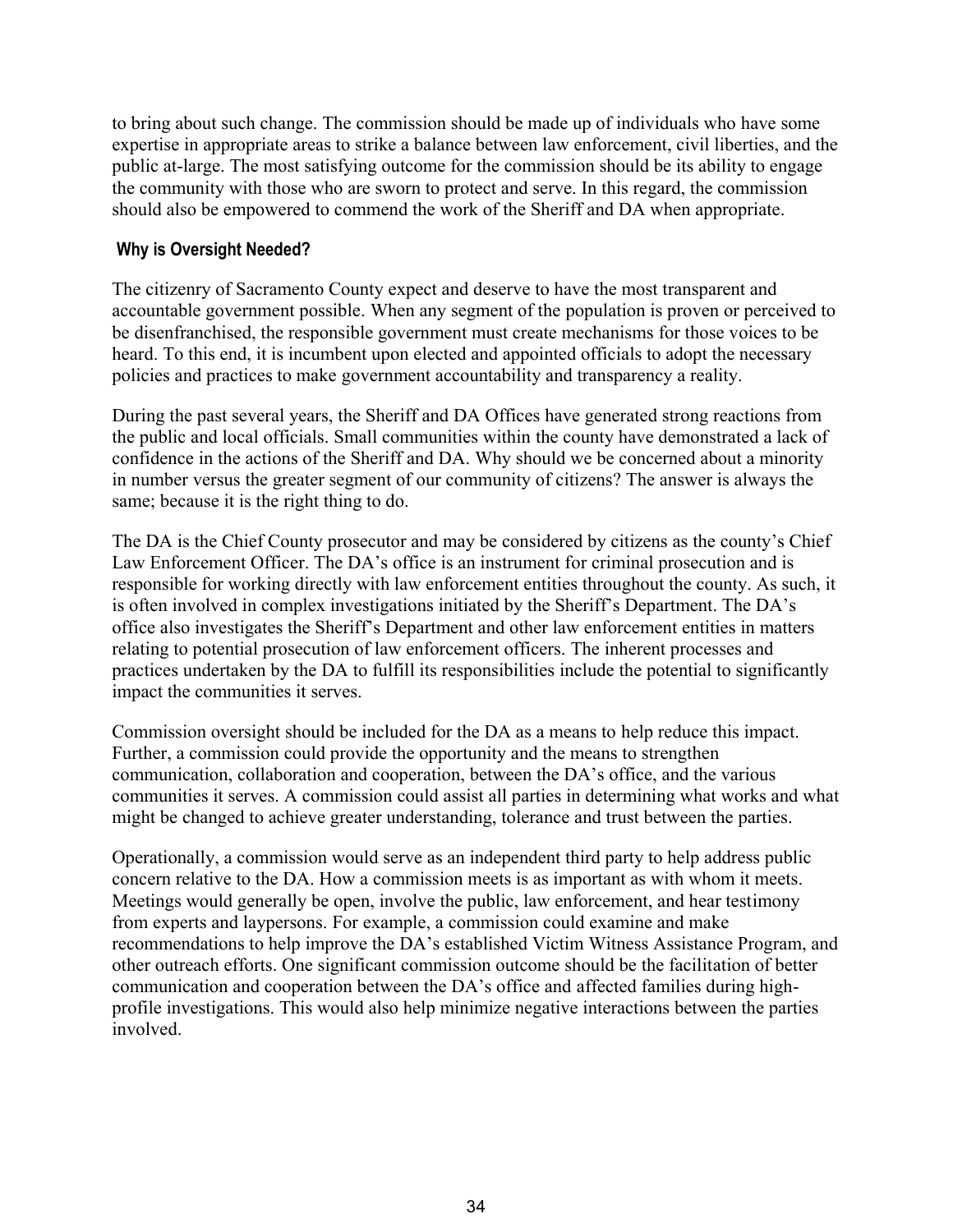### **Current DA and Sheriff Outreach**

The Sacramento County Sheriff's Outreach Community Advisory Board (SOCAB) is made up of individuals appointed by the Sheriff, the BOS, and the incorporated cities within the county. A review of their website lists three Sheriff representatives, one member from each of the five districts, five ex-officio members, and two city representatives. <sup>6</sup> The board's function is described as, "The purpose of the SOCAB is to collaboratively establish and implement programs that seek to resolve conflict, concerns and issues regarding the Sheriff's Department and the community it serves. The SOCAB duties include, but are not limited to: provide annual reviews to the Sheriff and Board of Supervisors concerning complaints and testimony from the community related to operations, policies and standard operating procedures of the Sheriff's Department, review and comment on programs to promote, aide and encourage community input, review and comment on the development and operation of the Department's law enforcement activities, [and] represent the Advisory Board at community events." <sup>7</sup> The SOCAB was not designed to perform in the same manner as the IG or an oversight commission. The Charter would not have to be amended to enhance or modify the role of the SOCAB.

The DA does not have an advisory group like the Sheriff's SOCAB but it does manage numerous community outreach initiatives. The DA's current website lists a variety of functions under Community Relations, including: Citizens Academy, Community and Government Relations Bureau, Diversity Reception, Outstanding Citizen Awards, Public Safety Annual Event, Speakers Bureau, and Youth Programs. These outreach efforts are a step in the right direction and could benefit from commission contributions.

### **Oversight Enhancement Opportunities**

- California Constitutional amendment and amendment to the Government Code
- Charter amendment
- Sacramento County Code amendment
- Assembly Bill-1185 approval and enactment

Opportunities are currently available that will increase or maximize oversight of the two elective officer positions, without necessarily impeding their legitimate operational autonomy. The State of California could enact legislation that would impact all fifty-eight counties in the same manner. Few counties within the state have experimented with the issue of expanding nonconstitutional oversight at the local level. However, counties can amend county charters (through voter approval), and amend county codes, as they deem appropriate. The recent introduction of legislation (AB-1185) seeks to address the issue of Sheriff oversight as well as the position of Inspector General. This bill is an overarching document specifically focused on the office of Sheriff.

#### **Elsewhere**

Seven other Counties, including Humboldt, King, Los Angeles, Orange, San Diego, Santa Clara, and Sonoma, have some form of oversight Commission or Committee. Some of these bodies are empowered to review the activities of non-law enforcement agencies.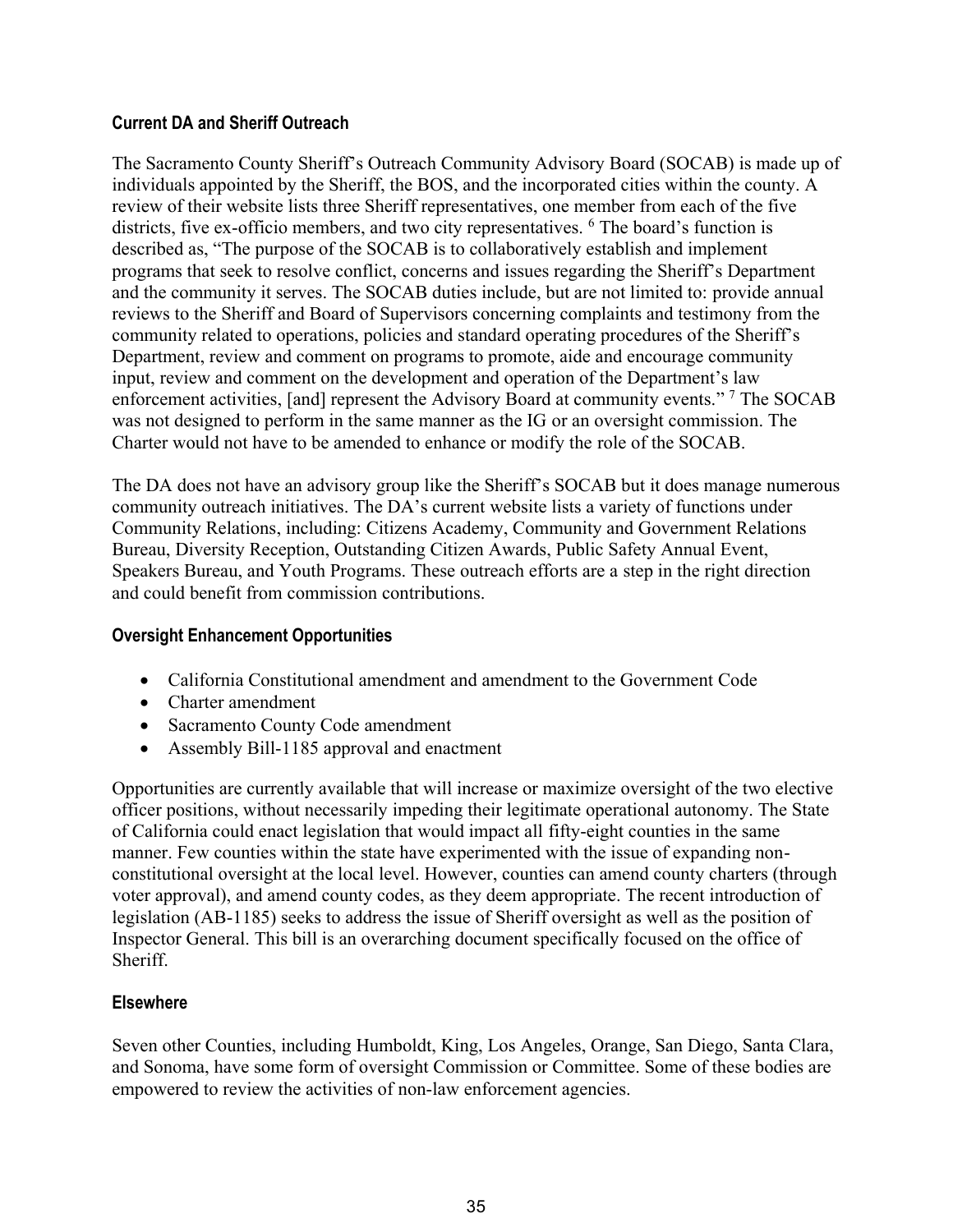A brief description of some of the oversight models in place include *Humboldt County's Citizen Law Enforcement Liaison Committee* which acts as a go-between with the Sheriff and general Public. San Diego's committee reviews citizen complaints and makes recommendations. <sup>8</sup> Santa Clara has an *Office of Correction and Law Enforcement Monitoring Committee* which reviews complaints, reviews service delivery, provides review of serious incidents, makes recommendations to better policies and procedures, and generally promotes transparency and accountability. <sup>9</sup> As well, Orange County has an *Office of Independent Review* which is responsible for monitoring protocols of various Departments and investigating critical incidents. These departments include the Sheriff's Office but also the District Attorney, Public Defender, Probations Department, and Social Services Department. They report directly to the Board of Supervisors.<sup>10</sup>

As with the other models mentioned previously, in 2016, the County of Los Angeles adopted an ordinance to enhance civilian oversight of their Sheriff's Department. According to their website, "On January, 12, 2016 the Los Angeles County Board of Supervisors voted to implement a Sheriff Civilian Oversight Commission with the mission to improve public transparency and accountability with respect to the Los Angeles County Sheriff's Department. The Commission is comprised of nine members representing the Board, with four members of the Commission recommended by community and other affiliated groups. The cornerstone of the Commission's work is community engagement and such engagement is encouraged and valued. The Office of the Inspector General and its staff will work closely with the Commission and shall be accountable for investigations."<sup>11</sup>

The Los Angeles model may be a step in the right direction. However, the Los Angeles Commission experienced some challenges after its first year in operation which some residents attributed to a lack of subpoena power. The Commission during one of its investigations, was unable to obtain Sheriff Department records through its normal working relationship. The power to compel continues to be discussed today in media reports: "Last year, Los Angeles organizers collected more than 240,000 voter signatures to force the subpoena issue before voters in 2020. The Board of Supervisors voted to allow the measure on the ballot, rather than exercise its right to enact it into law based on the significant number of signatures."  $^{12}$ 

#### **California Constitutional Amendment**

The State Legislature could amend the Constitution through the initiative process which would define the Sheriff position as an appointed versus elected official. This change would manifest through the initiative process, where voters directly place the proposed constitutional amendment on the ballot. To be included on the ballot, a constitutional amendment initiative requires a petition to be submitted to the Secretary of State with the certified signatures of eight percent of the total vote for all candidates for Governor at the most recent gubernatorial election. If the signature requirements are met, the initiative shall then be placed on the next general election ballot held at least 131 days after its qualification, or at any special statewide election held prior to that general election. (Cal. Const., art. ll, § 8, subd. (b).) The legislature can also propose a constitutional amendment. This method requires a roll call vote in the legislature with two-thirds of the members of each house concurring. An amendment can also be proposed by constitutional convention, which also requires a roll call vote in the legislature with two-thirds of each house's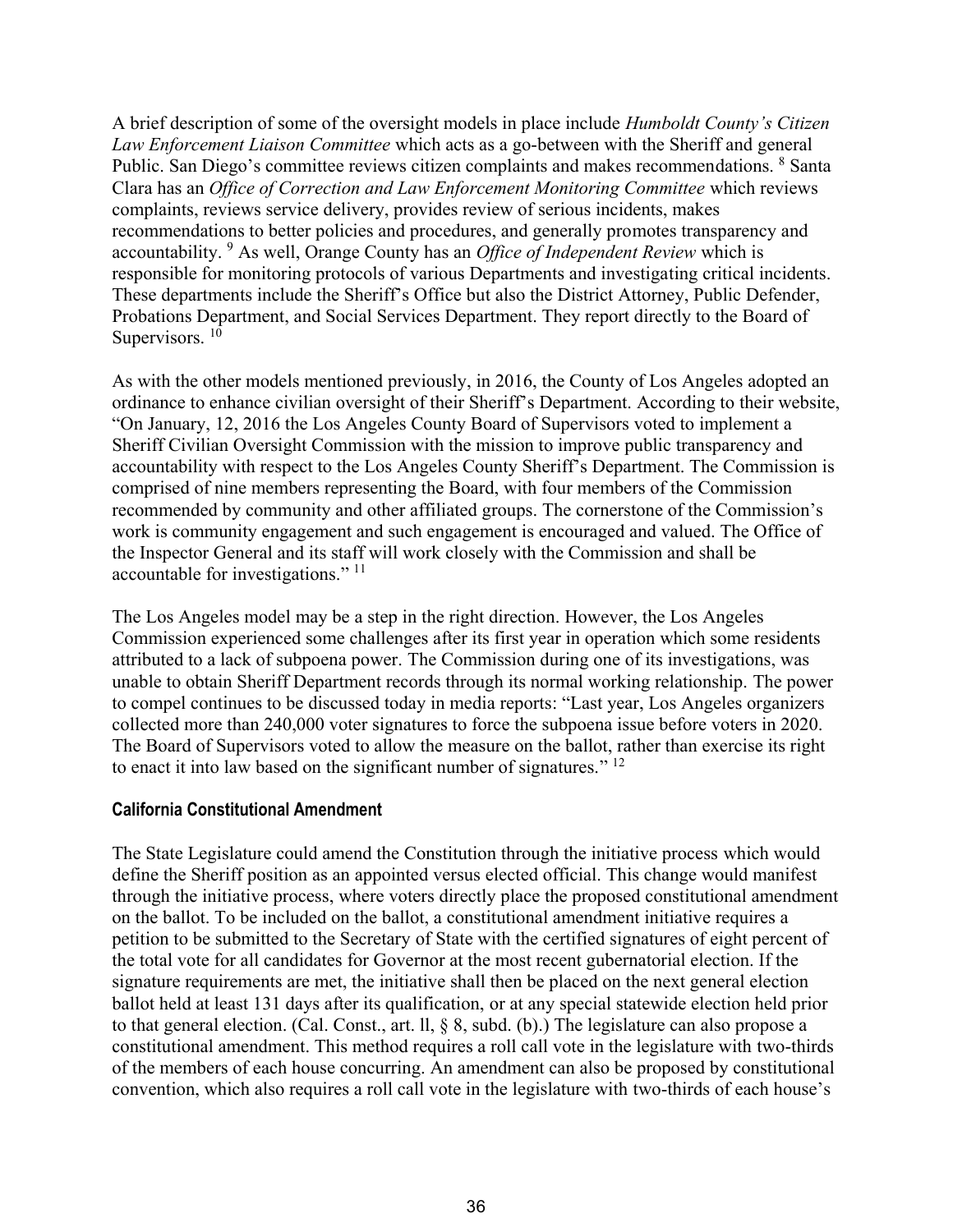membership concurring. (Cal. Const., art. XVIII, §§ 1, 2.) If the bill is approved, it would then go to the voters, in the form of the legislation, for the voters to either approve or reject.<sup>13</sup> Either of these scenarios require a significant amount of effort on the part of politicians as well as the public, including amendments to various sections of the California Government Code.

### **Charter or County Code Amendment**

An Amendment to the Charter can be achieved through voter approval. County Code amendments can be accomplished through BOS initiative. The Charter or County Code could also be amended to require an Office of Inspector General. This action would place the office of IG in a more permanent setting rather than the current annually renewed contract position. Nevertheless, some form of Sheriff and DA concurrence would be necessary as a practical matter. The BOS could consider the creation of a task-force or working group responsible for crafting the detailed work roles for a charter or citizens' commission as well as an IG. This BOS created advisory group might consist of the Sheriff, DA, a BOS member, private citizen, and civic leader.

The mechanics of an amendment to the Charter can be lengthy. Proceedings to enact or revise a charter may be initiated by an ordinance, adopted by a majority vote of the Board of Supervisors. The ordinance would declare that the public interest requires the election of a charter commission composed of fifteen qualified electors of the county to be elected by the qualified electors of the county, at a general or special election.

Proceedings to enact or revise a charter may also be initiated by a petition of qualified electors of the county (Gov; Code,  $\S 23701$ .) <sup>14</sup> Upon the adoption of an ordinance, or the presentation of a petition, the governing body shall order the holding of a special election to elect a charter commission, to be held on the next established election date not less than eighty-eight days after adoption of the ordinance or presentation of the petition. (Gov. Code, § 23705.) <sup>15</sup> Candidates are nominated in the same manner as the nomination of candidates for county offices. (Gov. Code, §  $23706$ .) <sup>16</sup> The voters then vote on the whether a charter commission shall be elected, and if so, the fifteen candidates receiving the highest number of the votes become the charter commission. (Gov. Code,  $\S 23707$ .) <sup>17</sup> The charter commission then prepares the charter, and it is presented by the governing body to the voters at a special election. (Gov. Code,  $\S 23710$ .) <sup>18</sup>

A second option available to the BOS begins with a creation of a motion submitted for a charter proposal adoption by the voters at either a special election or a general election. (Gov. Code, §  $23711.$ ) <sup>19</sup> A charter may also be amended or repealed by proposals submitted by the governing body or by a petition signed by ten percent of the qualified electors of the county. (Gov. Code, § 23720.) <sup>20</sup> The governing body then submits the proposal to amend or repeal the charter to the voters at a special election. (Gov. Code,  $\S 23722$ .) <sup>21</sup> This procedure has been followed in the County of Sacramento at least for the most recent charter amendments (1998 and 2009).

Lastly, an amendment to the County Code could also be initiated by the BOS and is less arduous. An amendment is prepared by legal staff, submitted at a regular BOS meeting, and introduced and adopted over two meetings. A majority vote of the BOS is required, and Code amendments go into effect thirty days after adoption. Removal provisions or establishment of an IG could be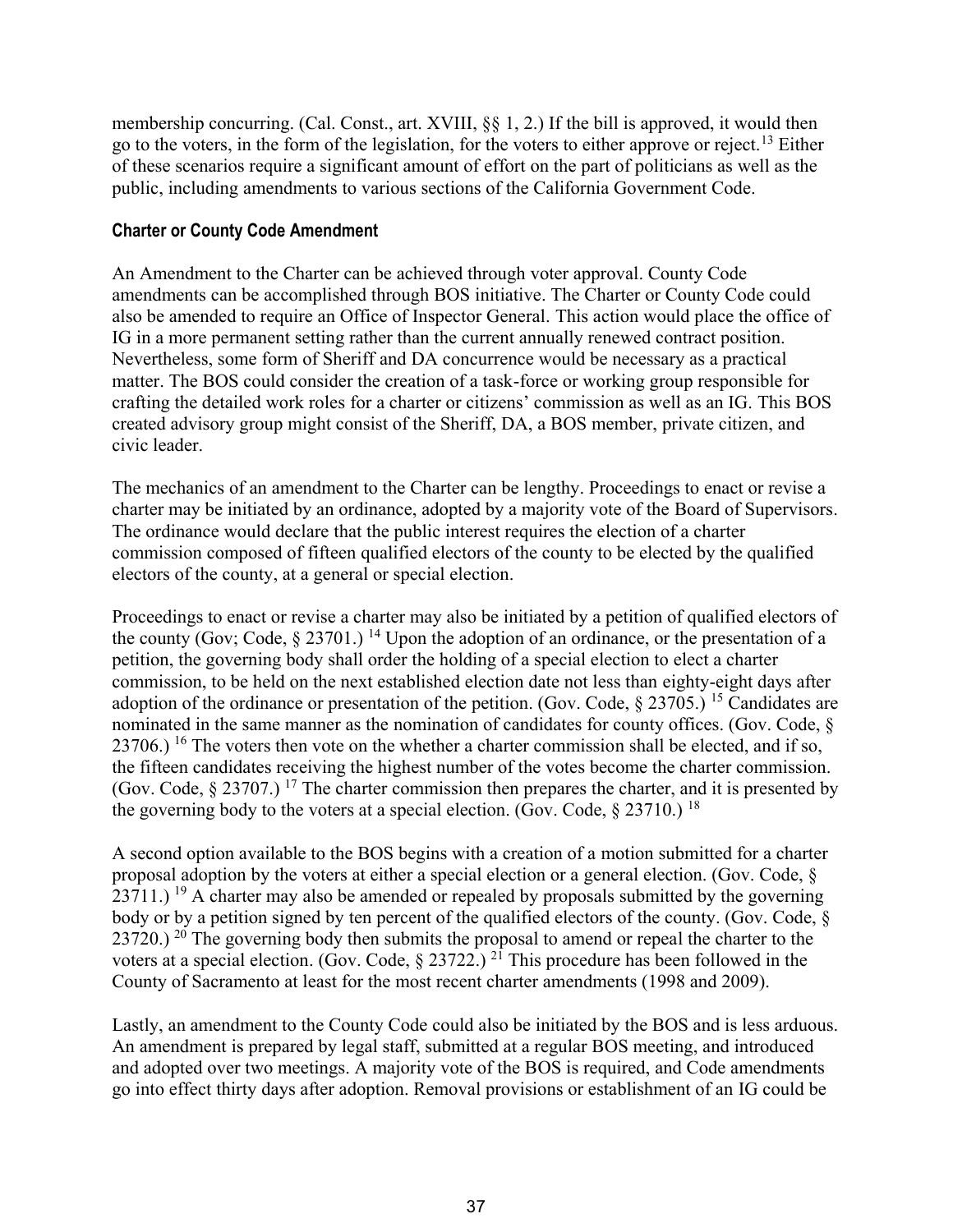accomplished by a Code amendment rather than a charter amendment with the same limitations relative to DA or Sheriff.

### **Assembly Bill-1185**

Assembly Bill-1185 was recently introduced in the California Assembly and is titled "An act to add Section 25303.7 to the existing Government Code, relating to counties." This bill was introduced in February 2019 and passed by the California Assembly Public Safety Committee, on April 2, 2019. In part, the document states: "This bill would authorize a county to establish a sheriff oversight board, either by action of the board of supervisors or through a vote of county residents. The bill would authorize a sheriff oversight board to issue a subpoena or subpoena duces tecum when deemed necessary to investigate a matter within the jurisdiction of the board. The bill would authorize a county to establish an office of the inspector general to assist the board with its supervisorial duties, as provided."<sup>22</sup>

As noted earlier, local governments through their respective Board of Supervisors currently have the capability to create a Sheriff civilian review body and have infrequently done so. However, passage of AB-1185 might remove some of the perceived reluctance for local bodies to take similar unilateral action. It should be noted the bill only applies to the Sheriff and not the DA with respect to an oversight board or IG. The Grand Jury believes AB-1185 would be a stronger bill if the DA were included because both the Sheriff and DA are law enforcement entities with similar, and yet unique responsibilities.

### **Current Status of County Actions**

As discussed earlier, following the Sheriff's actions to deny IG access to Department facilities, the current IG contract expired in November 2018. Subsequently, discussion between the Sheriff and BOS have taken place with no IG resolution to date.

### **FINDINGS**

- F1. Sacramento County based oversight of the DA and Sheriff is inadequate given the potential impact their policies and action could have on the communities they serve. Opportunities exist to improve understanding, tolerance and trust between all parties.
- F2. Prior BOS Inspector General contractual provisions have provided limited success in addressing the issue of oversight, resulting in a lack of accountability and transparency.

### **RECOMMENDATIONS**

- R1. The BOS should initiate action to create a Sacramento County oversight commission with responsibilities pertaining to the DA and Sheriff. This recommendation should be accomplished by December 31, 2019.
- R2. The BOS should complete action to reinstitute the IG function and office with accompanying Memorandum of Understanding (contract with the DA and Sheriff) mandating all work with the commission. This recommendation should be accomplished by December 31, 2019.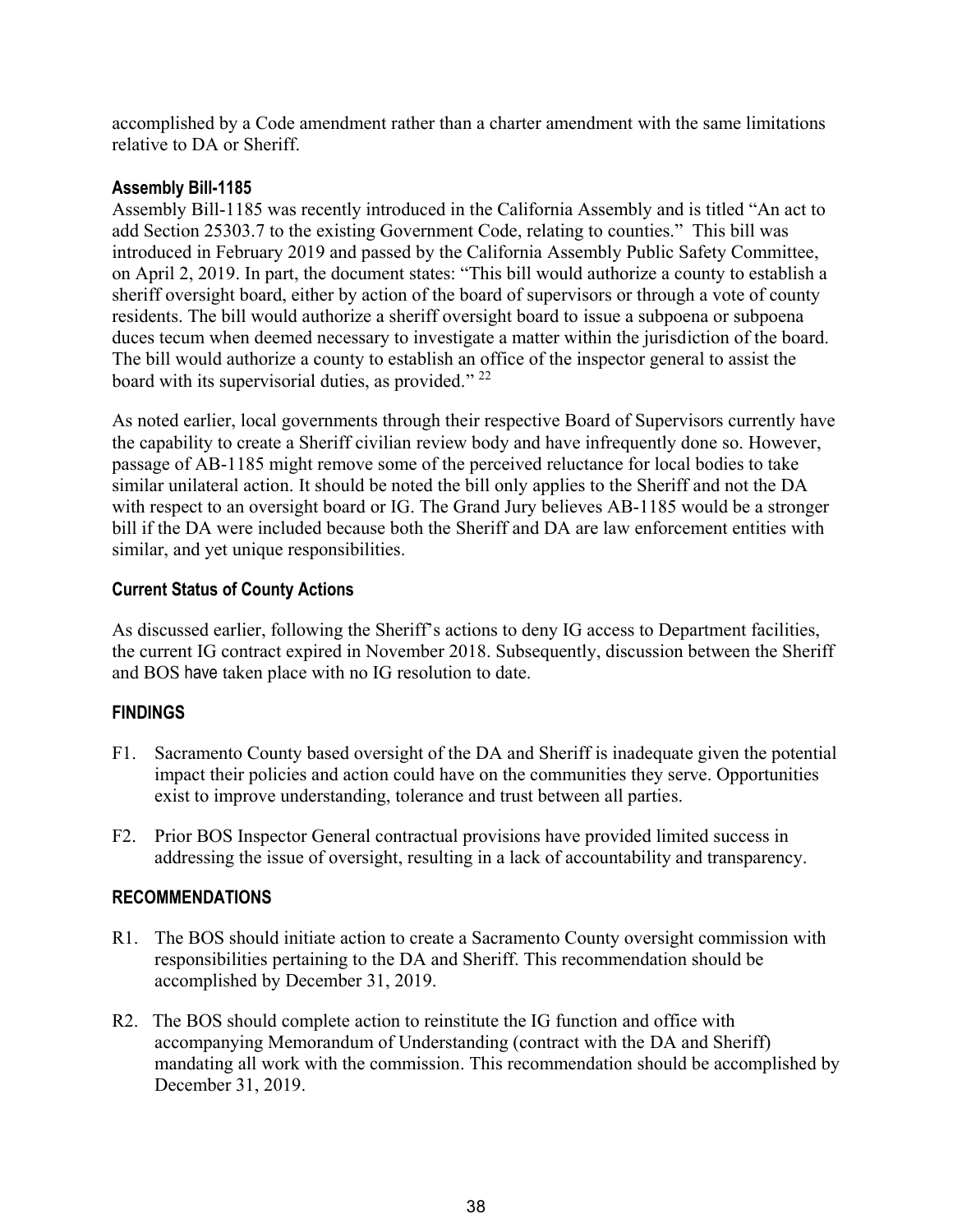### **REQUIRED RESPONSES**

Pursuant to Penal Code sections 933 and 933.05, the Grand Jury requests responses as follows:

From the following elected county officials within 60 days:

• The Sacramento County Board of Supervisors 700 H Street, Suite 1450, Sacramento, CA 95814

Please respond to all Findings and Recommendations, mail or deliver a hard copy to:

David De Alba, Presiding Judge Sacramento County Superior Court 720 9th Street, Dept. 47 Sacramento, CA 95814

In addition, please email response to: Becky Castaneda, Grand Jury Coordinator at castanb@saccourt.com

### **INVITED RESPONSES**

- Assessor Christina Wynn 3701 Power Inn Road, Suite 3000, Sacramento, CA 95826
- District Attorney Anne Marie Schubert 901 G Street, Sacramento, CA 95814
- Sacramento County Sheriff Scott Jones 711 G Street, Sacramento, CA 95814

Mail or deliver a hard copy response to:

David De Alba, Presiding Judge Sacramento County Superior Court 720 9<sup>th</sup> Street, Dept. 47 Sacramento, CA 95814

In addition, please email response to: Becky Castaneda, Grand Jury Coordinator at castanb@saccourt.com

Reports issued by the Grand Jury do not identify individuals interviewed. Penal Code section 929 requires that reports of the Grand Jury not contain the name of any person or facts leading to the identity of any person who provides information to the Grand Jury.